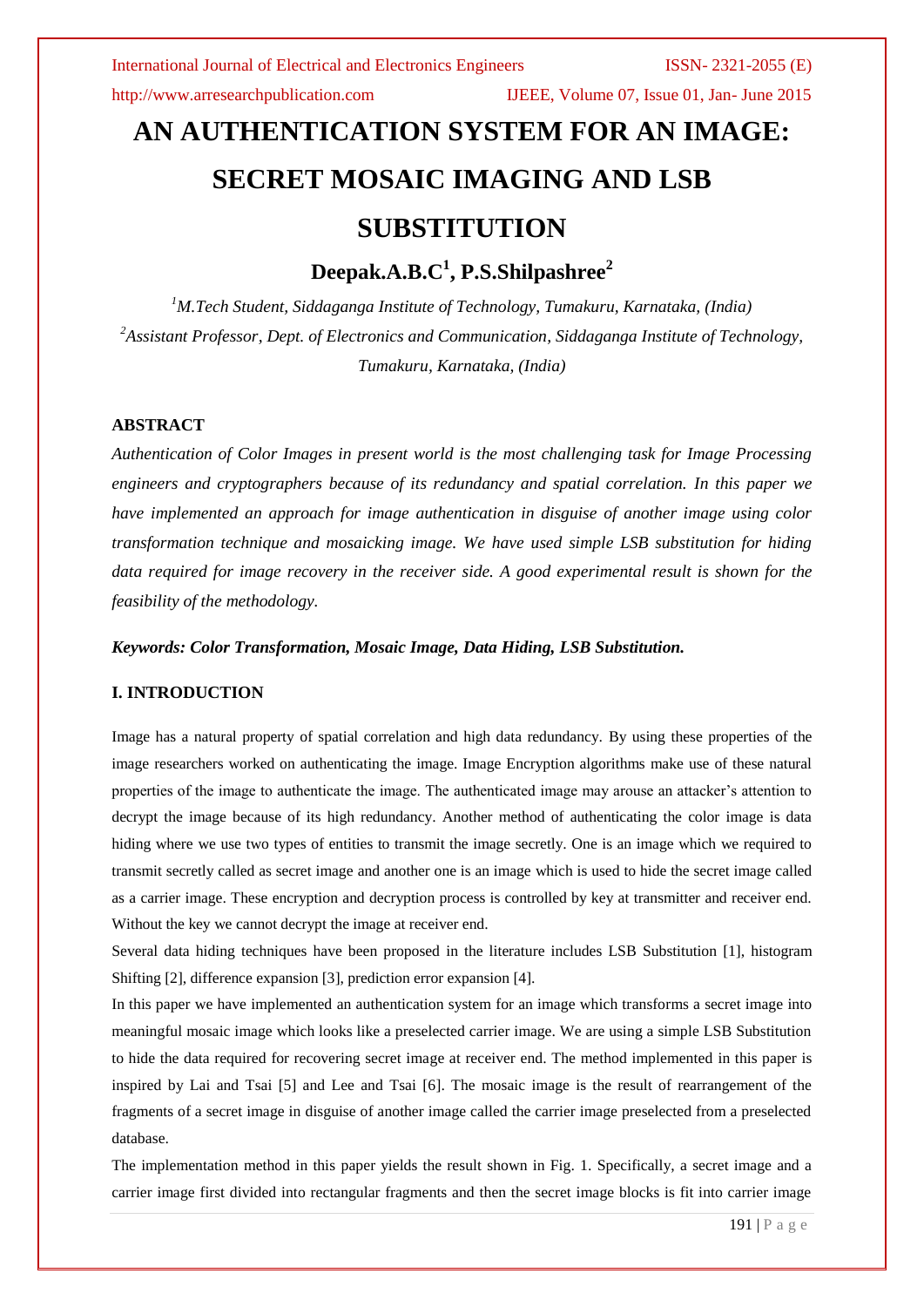### http://www.arresearchpublication.com IJEEE, Volume 07, Issue 01, Jan- June 2015

blocks according to a similarity criterion based on color variations. Next, the color characteristic of each secret image block is transformed to be that of the corresponding carrier block in the carrier image, resulting in a mosaic image which looks like the carrier image. The relevant information required for recovering the original image id hide into the created mosaic image. The image encryption algorithms yield a mosaic image which is meaningless. The data hiding method must be hide data in highly compressed manner into a disguising mosaic image without compression.



# **Fig.1.1: Result Yielded by the Implementation. (A) Secret Image. (B) Carrier Image. (C) Secret-Fragment-Visible Mosaic Image Created From (A) And (B) by The Implementation.**

In the remainder of this paper, the idea of the implementation is described in Sections 2. In Section 3 we have discussed about the creation of secret fragment visible mosaic image. In Section4, experimental results are presented to show the feasibility of the method, and in Section 5, the security considerations of the implementation and Section 6 is followed by conclusion and Section 7 is Scope for the future work.

### **II. METHODOLOGY**

Taking merits of [5] [6] we have implemented a method for authentication of image. The block diagram of the implementation is shown in Fig. 2.



**Fig. 2.1: Secret Fragment Mosaic Image Creation.**

The implementation requires LSB substitution for data hiding discussed inChapter 2. The implementation includes two main phases as shown by the flow diagram of Figure. 3:1 and Figure. 3:2: 1) Mosaic image creation and 2) Secret image recovery.



**Fig. 2.2: Secret Image Recovery**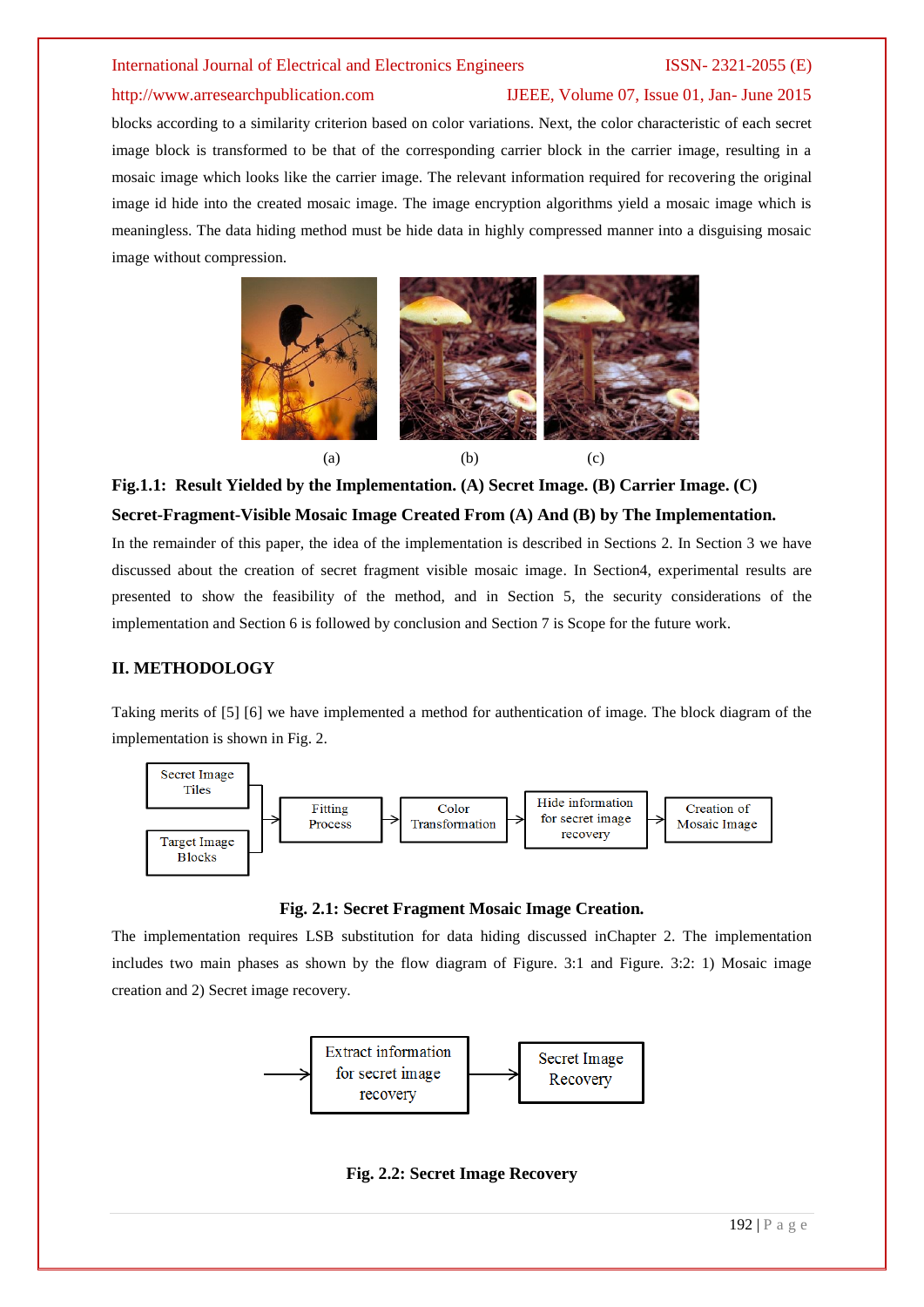#### http://www.arresearchpublication.com IJEEE, Volume 07, Issue 01, Jan- June 2015

In the first phase, a mosaic image is yielded, which consists of the fragmentsof an input secret image with color corrections according to a similarity criterion based on color variations. The phase includes three stages:

- 1. Fitting the tile images of the secret image into the target blocks of a preselected target image;
- 2. Transforming the color characteristic of each color channel in tile image of the secret image to become that of the corresponding color channel of target block in the target image;
- 3. Embedding relevant information into the created mosaic image for futurerecovery of the secret image using simple LSB Substitution.

In the second phase, the embedded information is extracted to recover nearly losslessly the secret image from the generated mosaic image. The phase includes two stages:

- 1. Extracting the embedded information for secret image recovery from the mosaic image,
- 2. Recovering the secret image tiles using the extracted information.

# **III. PROCESS OF CREATION OF MOSAIC IMAGE**

### **3.2 Steps for Creating Mosaic Secret Fragment Visible Mosaic Image**

- 1. Divide the secret S into n tile images and target image T into n target blocks.
- 2. Compute mean and standard deviation of each tile and block for three color channels according to following relations.

$$
\mu_c = \frac{1}{n} \sum_{i=1}^n c_i, \qquad \mu_c = \frac{1}{n} \sum_{i=1}^n c_i
$$
 (1)

$$
\sigma_c = \sqrt{\frac{1}{n} \sum_{i=1}^{n} (c_i - \mu_c)^2}, \qquad \sigma_c = \sqrt{\frac{1}{n} \sum_{i=1}^{n} (c_i - \mu_c)^2}
$$
(2)

In which and denote the C-channel values of pixels Tile images and target blocks respectively, with  $c = r$ ,  $g$ , or *b* and C=R, G, or B.

- 3. Sort the tile image and target blocks according to standard deviation and 3 color channels, after that we get we get new tile images and target blocks and note down the indices values of the color pixels.
- 4. After we get the new tile images and target blocks and compute the average standard deviation of these tile images and target blocks.
- 5. Fit the tile images and target blocks according to average standard deviation and create mosaic image according to the indices values.
- 6. Perform the Color transformation according to the new tile images and target blocks according to the following equations.

New Color Values is find out by

$$
c_i^{\dagger} = q_c (c_i - \mu_c) + \mu_c^{\dagger} \tag{3}
$$

It is observed that the new color mean and standard deviation values are equal to the Target blocks. standard deviation quotient cannot be zero because the original pixel value cannot be recovered back. The original values can be reconstructed by the following equation

$$
c_i = \frac{1}{q_c} (c_i - \mu_c) + \mu_c \tag{4}
$$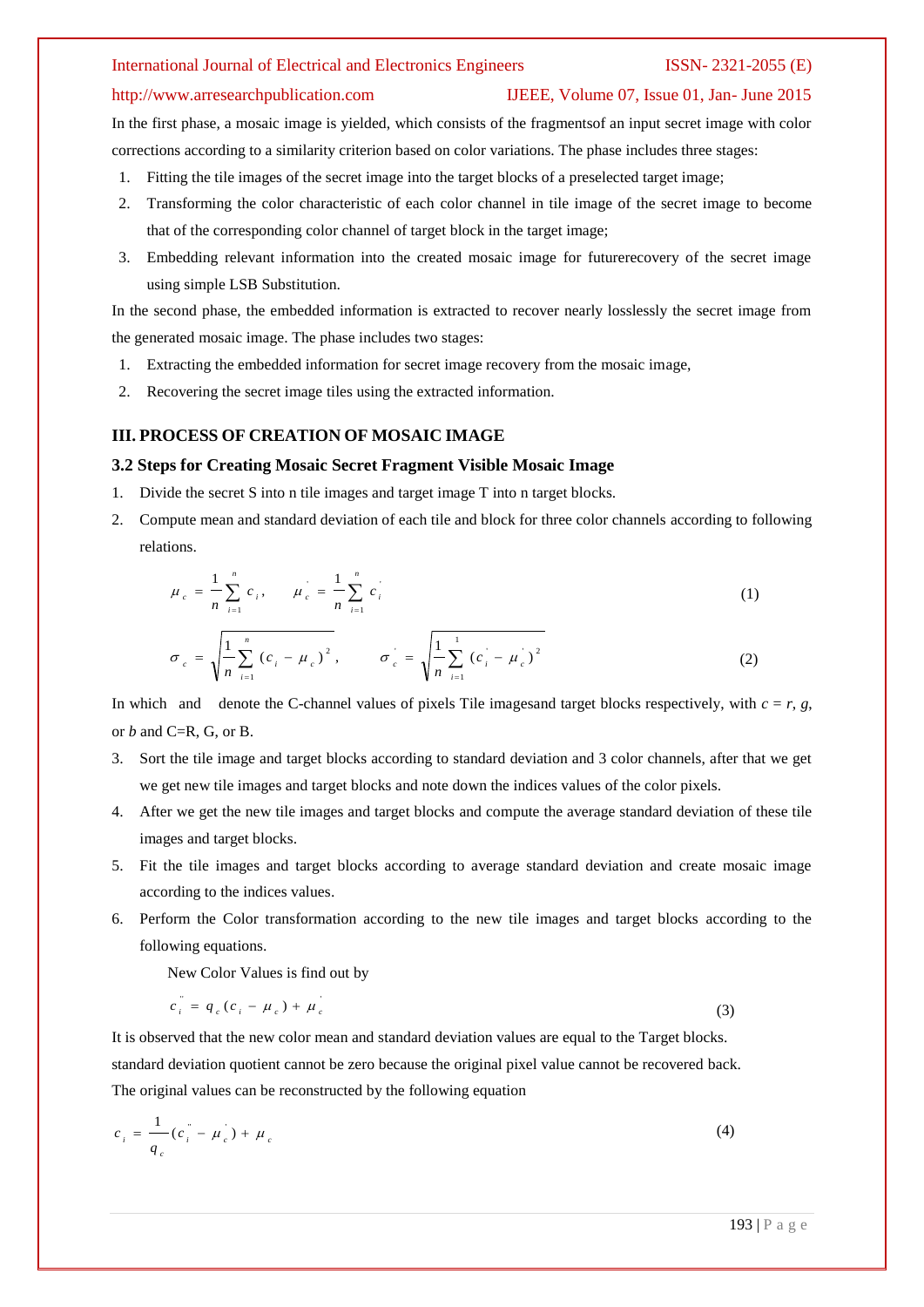# http://www.arresearchpublication.com IJEEE, Volume 07, Issue 01, Jan- June 2015

7. Embed the secret image recovery information into the Mosaic Image i.e., indices of location, mean of the target block and tile image and standard deviation using LSB substitution. .

### **3.2 Secret Image Recovery**

- 1. At the receiving end extract the LSB bits.
- 2. Retrieve the Tile Images according to LSB bits Hidden at the transmitter end according to (4).

# **IV. EXPERIMENTAL RESULTS**

We have conducted several experiments on several images of size 512 512 divided into 4 4. The Results of the implementation is shown in the following figures.



 $(a)$ 

 $(b)$ 



 $(d)$ 



 $(a)$ 



 $(c)$ 



**Fig. 4.1: (A) Secret Image, (B) Target Image, (C) Created Secret Fragment Visible Mosaic Image, (D) Recovered Secret Image from Mosaic Image**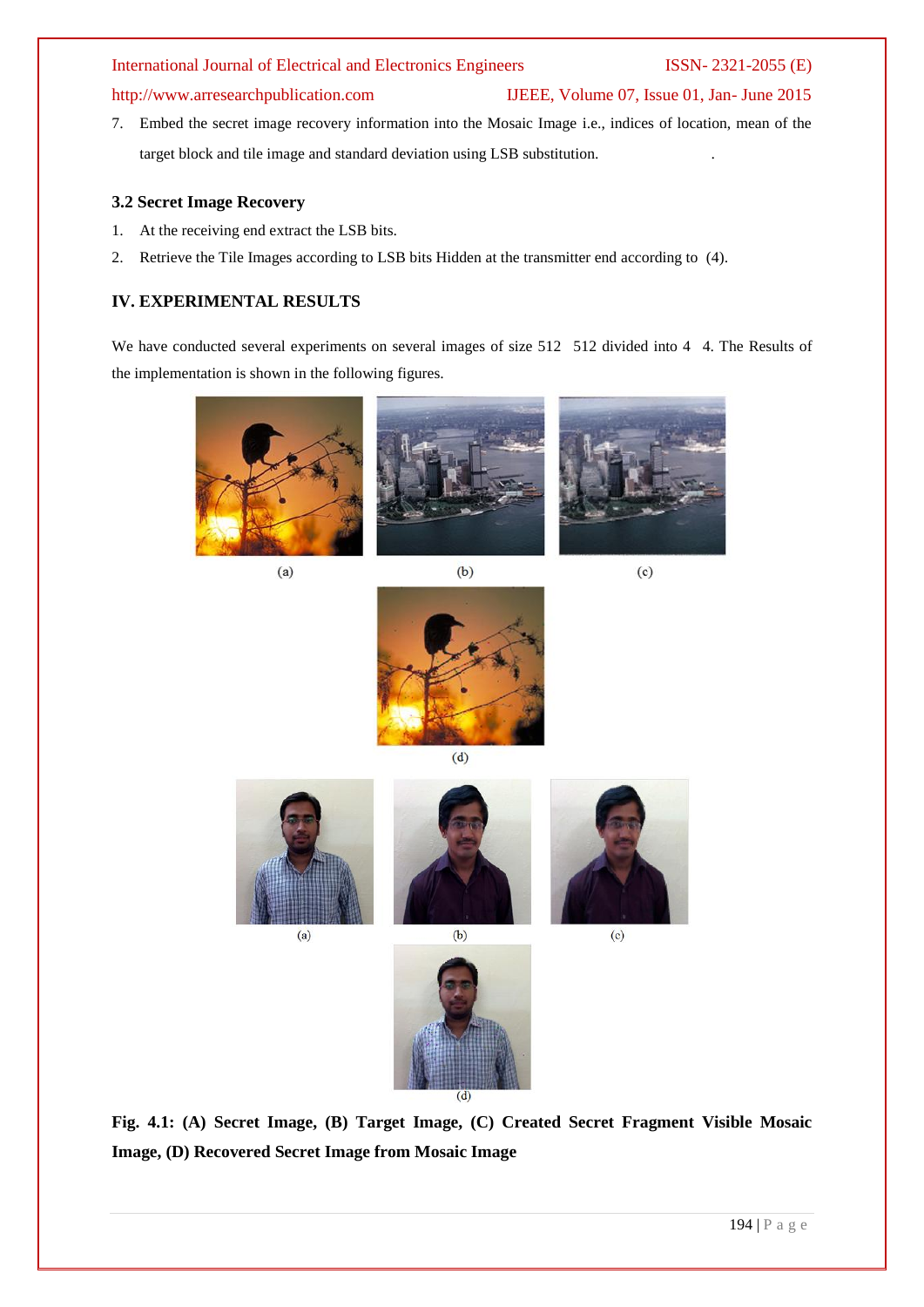# http://www.arresearchpublication.com IJEEE, Volume 07, Issue 01, Jan- June 2015

We have collected some medical image database for the secret image transmission as shown in the figure below. The medical image database may be secretly transmitted without distortion. The database is collected from a dermatologist having skin disease. The results are shown in the Figure 4.2.



# **Fig. 4.2:(a) Pigmented lesion in Skin,(b) Target Image, (c) Mosaic Image,(d) Recovered Image (Courtesy: Dr. Eric Ehrsam (Dermatologist))**

# **V. SECURITY ISSUES**

In order to increase the security of the implementation of the authentication system, the embedded information for later recovery is encrypted. Only the receiver who has the decryption algorithm can recover the secret image. However, an eavesdropper who does not have the key may still try all possible permutations of the tile images in the mosaic image to get the secret image back. Fortunately, the number of all possible permutations here is *n*! , and so the probability for him/her to correctly guess the permutation is  $p = 1/n!$  which is very small in value. For example, for the typical case in which divide a secret image of size  $512 \times 512$  into tile images with block size  $4 \times 4$ , the value n is  $(512 \times 512) / (4 \times 4) = 16,384$ . So the probability to guess the permutation

Furthermore, even if one happens to guess the permutation correctly, such as the correctly guessed permutations, he/she still does not know the correct parameters for recovering the original color appearance of the secret image because such parameter information for color recovery is encrypted as a bit stream. Even so, it still should be assumed, in the extreme case, that he/she will observe the content of the mosaic image with a correct permutation, and try to figure useful information out of it. For example, an attacker might analyze the spatial continuity of the mosaic image in order to estimate a rough version of the secret image.

correctly is  $1/n! = 1/16$ , 384 ! So breaking the system by thisway of guessing is computationally infeasible.

### **VI. CONCLUSION**

The feasible and robust algorithm for image authentication is implemented andsecurity considerations of the algorithms are discussed. The authentication methods are based on creation of secret fragment visible mosaic image data and LSBsubstitution data hiding. The quality metrics of extracted secret image from thesecret fragment mosaic image is shown. The parameters considered for data hidingare indices of the secret blocks,